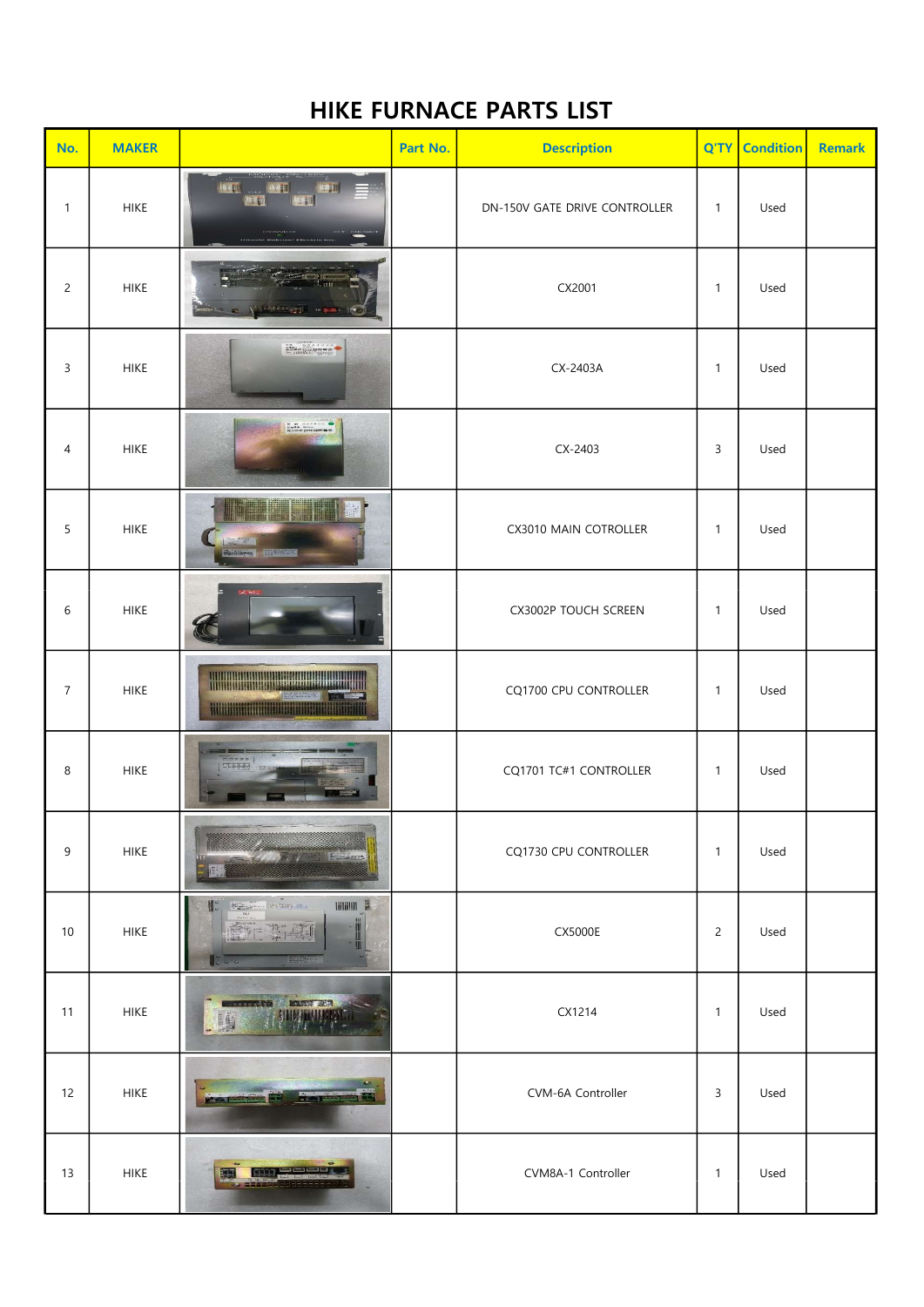| No. | <b>MAKER</b> |                                                                                    | Part No. | <b>Description</b>                      | Q'TY           | <b>Condition</b> | <b>Remark</b> |
|-----|--------------|------------------------------------------------------------------------------------|----------|-----------------------------------------|----------------|------------------|---------------|
| 14  | <b>HIKE</b>  |                                                                                    |          | IFB-ZCL01(D4EX23091)                    | $\mathbf{1}$   | Used             |               |
| 15  | <b>HIKE</b>  |                                                                                    |          | IFB-ZWT03A(D4EX34222)                   | 1              | Used             |               |
| 16  | <b>HIKE</b>  | 222                                                                                |          | IFB-ZWT03B(D4EX40195)                   | 1              | Used             |               |
| 17  | <b>HIKE</b>  |                                                                                    |          | EFEM ROBOT ASSY                         | 1              | Used             | 300mm         |
| 18  | <b>HIKE</b>  |                                                                                    |          | TRANSFER ROBOT ASSY                     | 1              | Used             | 300mm         |
| 19  | <b>HIKE</b>  | A                                                                                  |          | Load Robot / type: SB922BDD00232        | 1              | Used             |               |
| 20  | <b>HIKE</b>  | $\bigodot$<br>$\Longleftrightarrow$                                                |          | Ceramic FORK                            | 5              | Used             |               |
| 21  | <b>HIKE</b>  | <b>THE REAL PROPERTY AND REAL PROPERTY</b><br><b>WARRANT WAS ARRESTED FOR THE </b> |          | <b>CQ1720 CPU</b>                       | $\overline{c}$ | Used             |               |
| 22  | <b>HIKE</b>  |                                                                                    |          | CQ1720 TC#1                             | $\mathbf{1}$   | Used             |               |
| 23  | PANASONIC    | <b>THE REAL</b>                                                                    |          | MSDA011A1A07 (CS) SERVO DRIVE           | $\mathbf{1}$   | Used             |               |
| 24  | PANASONIC    |                                                                                    |          | MSDA021A1A07 (E, X, CX, CR) SERVO DRIVE | $\overline{4}$ | Used             |               |
| 25  | PANASONIC    |                                                                                    |          | MSDA041A1A07 (CZ, Z) SERVO DRIVE        | $\overline{c}$ | Used             |               |
| 26  | PANASONIC    | 川口图画图                                                                              |          | MSDA5A1A07 (V) SERVO DRIVE              | $\mathbf{1}$   | Used             |               |
| 27  | PANASONIC    |                                                                                    |          | MSMA041A1B MOTOR & VRSF-S9C-400         | $\overline{4}$ | Used             |               |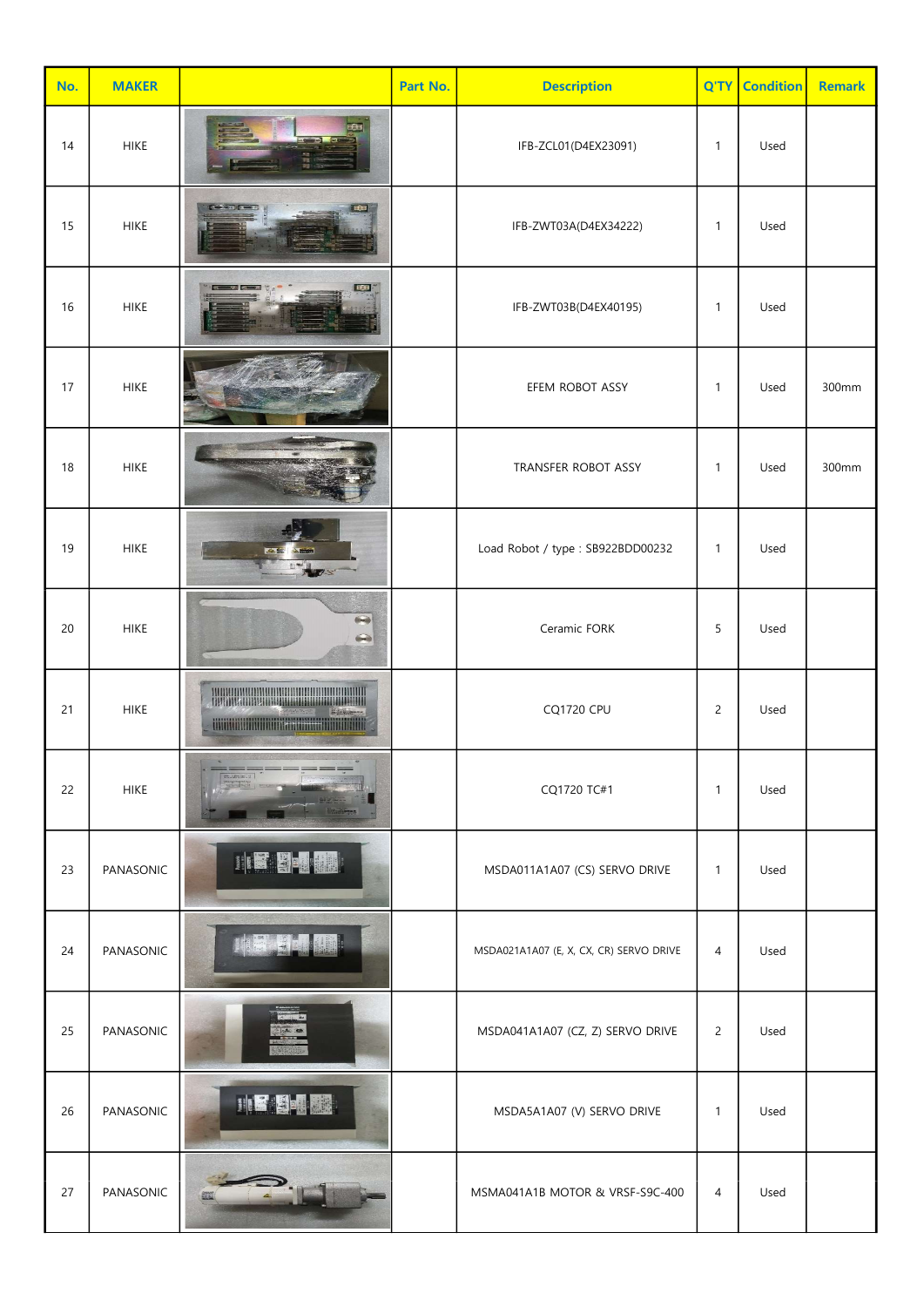| No. | <b>MAKER</b>   |                   | Part No. | <b>Description</b>                   | Q'TY           | <b>Condition</b> | <b>Remark</b> |
|-----|----------------|-------------------|----------|--------------------------------------|----------------|------------------|---------------|
| 28  | PANASONIC      |                   |          | MSMA041A1F MOTOR & VRKF-9C-400       | $\mathbf{1}$   | Used             |               |
| 29  | PANASONIC      |                   |          | MSMA041A5F MOTOR                     | $\mathbf{1}$   | Used             |               |
| 30  | PANASONIC      |                   |          | MSMA021A49 MOTOR & CP-25A-33-J414-SP | $\mathbf{1}$   | Used             |               |
| 31  | PANASONIC      |                   |          | MSMA021A1F MOTOR &VRKF-15C-200       | $\mathbf{1}$   | Used             |               |
| 32  | <b>HIKE</b>    |                   |          | Rotation Motor                       | $\mathbf{1}$   | Used             |               |
| 33  | <b>DYNAX</b>   |                   |          | K3AX-095 TEACHING PENDANT            | 3              | Used             |               |
| 34  | Keyence        |                   |          | KV07 + KV-700 + KV-L20               | 1SET           | Used             |               |
| 35  | COPAL          |                   |          | PZ-200 PRESSURE GAUGE                | $\mathbf{1}$   | Used             |               |
| 36  | NGK            | $\odot$ (s) (see  |          | TF-20D201 OXYGEN ANALYZER            | $\mathbf{1}$   | Used             |               |
| 37  | <b>NGK</b>     |                   |          | TF-21D201 OXYGEN ANALYZER            | $\mathbf{1}$   | Used             |               |
| 38  | YOGOGAWA       |                   |          | <b>UR1B-015N</b>                     | $\mathbf{1}$   | Used             |               |
| 39  | <b>INFICON</b> |                   |          | VGC012 VACUUM GAUGE CONTROLLER       | $\mathbf{1}$   | Used             |               |
| 40  | <b>INFICON</b> |                   |          | PSG051 PIRANI GAUGE                  | $\mathbf{1}$   | Used             |               |
| 41  | FAREX          | <b>STATISTICS</b> |          | OPL-A*1-CS8/CE                       | $\overline{c}$ | Used             |               |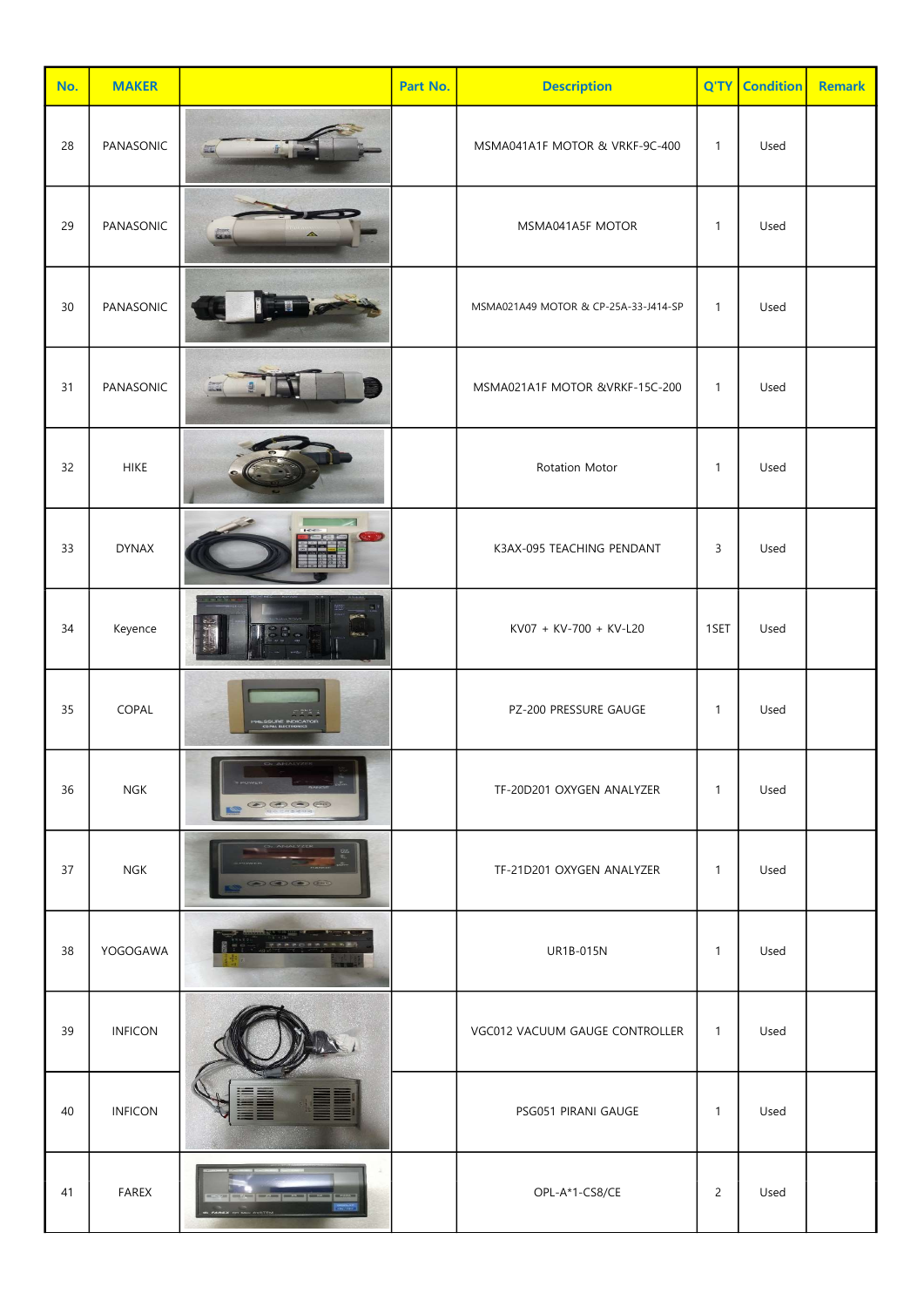| No. | <b>MAKER</b> |                                                          | Part No. | <b>Description</b>                       | Q'TY                      | <b>Condition</b> | <b>Remark</b> |
|-----|--------------|----------------------------------------------------------|----------|------------------------------------------|---------------------------|------------------|---------------|
| 42  | <b>HIKE</b>  | <b>ROBO 1D 9</b><br>134416<br>aut<br>Minere<br>Mulisträt |          | <b>ROBONET</b>                           | $\ensuremath{\mathsf{3}}$ | Used             |               |
| 43  | <b>HIKE</b>  | $\epsilon$                                               |          | SPDNET                                   | 26                        | Used             |               |
| 44  | VEXTA        |                                                          |          | CSD5807N-P                               | $\mathbf{1}$              | Used             |               |
| 45  | Sanken       | $\blacksquare$<br>$\overline{\phantom{a}}$<br>膕          |          | PCU600-00131                             | $\mathbf{1}$              | Used             |               |
| 46  | Sanken       | x<br>脚                                                   |          | PCU400-00131                             | $\mathbf{1}$              | Used             |               |
| 47  | <b>HIKE</b>  |                                                          |          | MT-SI3N4                                 | $\mathbf{1}$              | Used             |               |
| 48  | <b>HIKE</b>  |                                                          |          | <b>SI3N4</b>                             | $\mathbf{1}$              | Used             |               |
| 49  | <b>HIKE</b>  |                                                          |          |                                          | $\mathbf{1}$              | Used             |               |
| 50  | <b>HIKE</b>  |                                                          |          | <b>HTO</b>                               | $\mathbf{1}$              | Used             |               |
| 51  | <b>HIKE</b>  |                                                          |          | D3E01507 GPDNET_MB2<br>& MEIDEN JZ91Z-12 | $\overline{4}$            | Used             |               |
| 52  | <b>HIKE</b>  |                                                          |          | CX3-GPLON A/1 D3E01425                   | 8                         | Used             |               |
| 53  | SNAYO DENKI  |                                                          |          | 103H7521-70GB2 & G10-619                 | $\mathbf{1}$              | Used             |               |
| 54  | VaporGuard   |                                                          |          | RVG300WTLCOC                             | $\mathbf{1}$              | Used             |               |